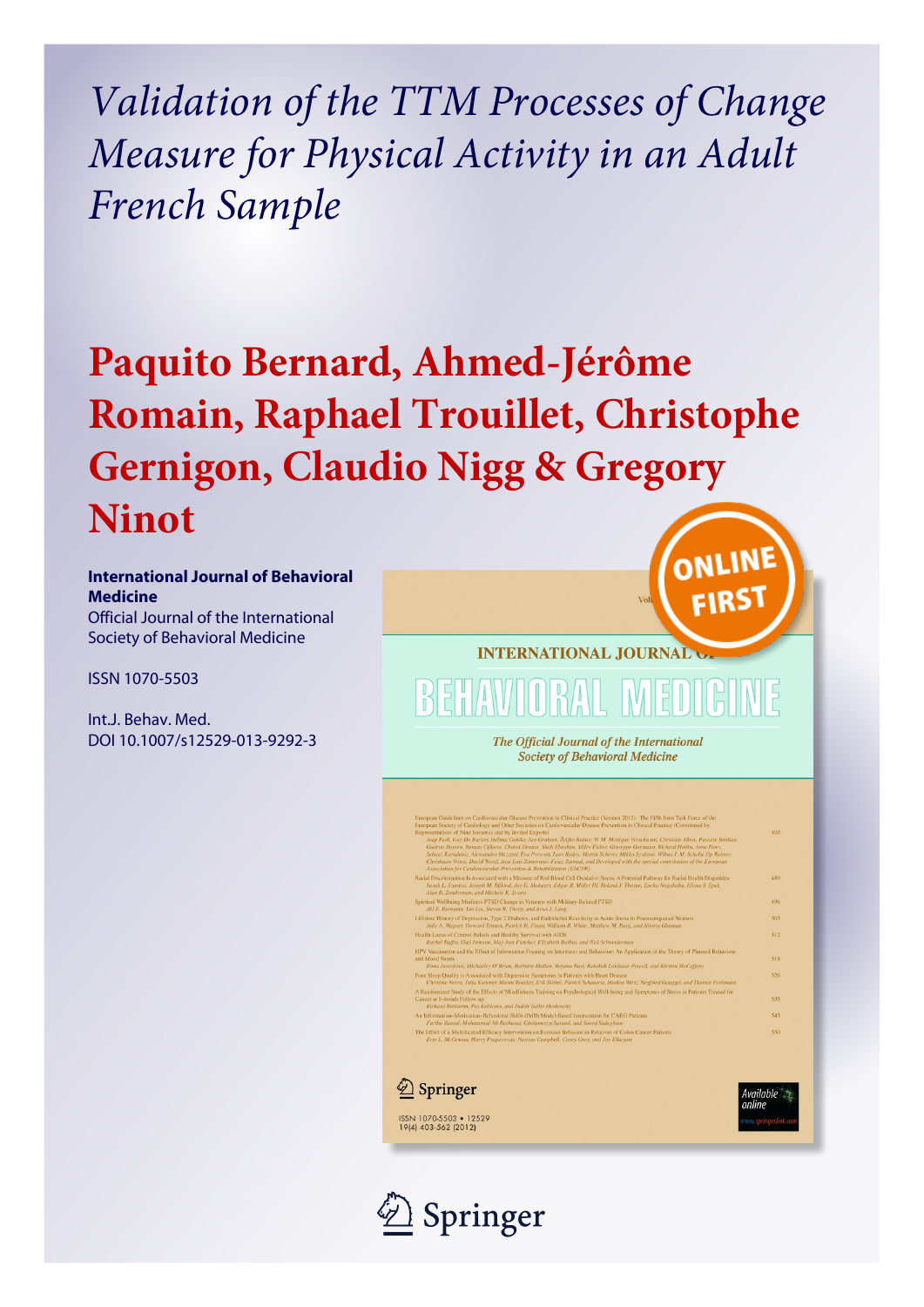**Your article is protected by copyright and all rights are held exclusively by International Society of Behavioral Medicine. This e-offprint is for personal use only and shall not be selfarchived in electronic repositories. If you wish to self-archive your work, please use the accepted author's version for posting to your own website or your institution's repository. You may further deposit the accepted author's version on a funder's repository at a funder's request, provided it is not made publicly available until 12 months after publication.**

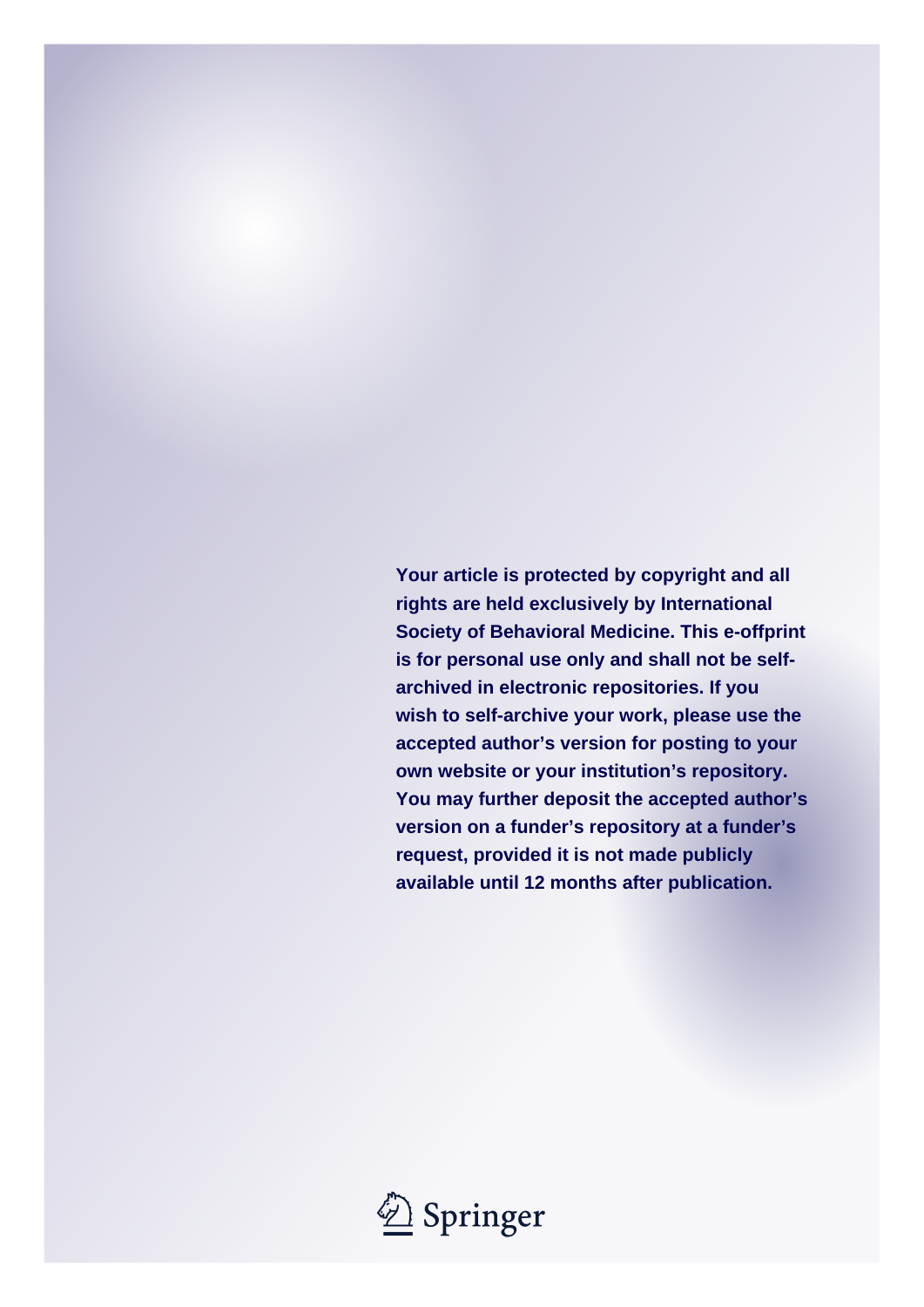# Validation of the TTM Processes of Change Measure for Physical Activity in an Adult French Sample

Paquito Bernard · Ahmed-Jérôme Romain · Raphael Trouillet · Christophe Gernigon · Claudio Nigg & Gregory Ninot

 $\circ$  International Society of Behavioral Medicine 2013

#### Abstract

Background Processes of change (POC) are constructs from the transtheoretical model that propose to examine how people engage in a behavior. However, there is no consensus about a leading model explaining POC and there is no validated French POC scale in physical activity

Purpose This study aimed to compare the different existing models to validate a French POC scale.

Method Three studies, with 748 subjects included, were carried out to translate the items and evaluate their clarity (study 1,  $n=77$ ), to assess the factorial validity ( $n=200$ ) and invariance/equivalence (study 2,  $n=471$ ), and to analyze the concurrent validity by stage×process analyses (study 3,  $n=671$ ). Results Two models displayed adequate fit to the data; however, based on the Akaike information criterion, the fully correlated five-factor model appeared as the most

P. Bernard  $(\boxtimes) \cdot A$ .-J. Romain  $\cdot$  C. Gernigon  $\cdot$  G. Ninot Laboratory Epsylon EA 4556, Dynamics of Human Abilities and Health Behaviors, University of Montpellier 1, 700 Avenue du Pic Saint-Loup, 34090 Montpellier, France e-mail: paquito.bernard@univ-montp1.fr

#### R. Trouillet

Laboratory Epsylon EA 4556, Dynamics of Human Abilities and Health Behaviors, University of Montpellier 3, 700 Avenue du Pic Saint-Loup, 34090 Montpellier, France

#### A.-J. Romain Department of Nutrition and Diabetes

University Hospital of Lapeyronie, Montpellier, France

#### C. Nigg

Department of Public Health Sciences, John A. Burns School of Medicine, University of Hawaii at Manoa, 1960 East-West Road, 96822 Honolulu, HI, USA

appropriate to measure POC in physical activity. The invariance/equivalence was also confirmed across genders and student status. Four of the five existing factors discriminated pre-action and post-action stages.

Conclusion These data support the validation of the POC questionnaire in physical activity among a French sample. More research is needed to explore the longitudinal properties of this scale.

Keywords Processes of change  $\cdot$  Transtheoretical model  $\cdot$ Invariance . Physical activity . French

# Introduction

Physical inactivity has been found to be directly responsible for 3 % of disability-adjusted life years lost in the UK [[1\]](#page-9-0). In France, a national survey indicated a prevalence of sufficient physical activity for health benefits of 51.6 % in men and 33.8 % in women (15–75 years) [\[2](#page-9-0)].

It is thus essential to develop the understanding of mechanisms involved in behavior change particularly in physical activity. Among the various behavior change models, the transtheoretical model (TTM) of behavior change is one of the most used in research [\[3](#page-9-0)]. The TTM emerged from an analysis of change systems that has been conducted in psychotherapy to treat addictive behaviors such as smoking and drug use. The TTM assumes that behavior change is a dynamic process rather than an all-or-nothing phenomenon. This model is based on five dimensions, namely, decisional balance, stages of change (SOC), temptation, self-efficacy, and processes of change (POC) [[4\]](#page-9-0).

Decisional balance is a multidimensional set of values perceived as advantages and disadvantages that are associated with behavioral change. SOC are the most described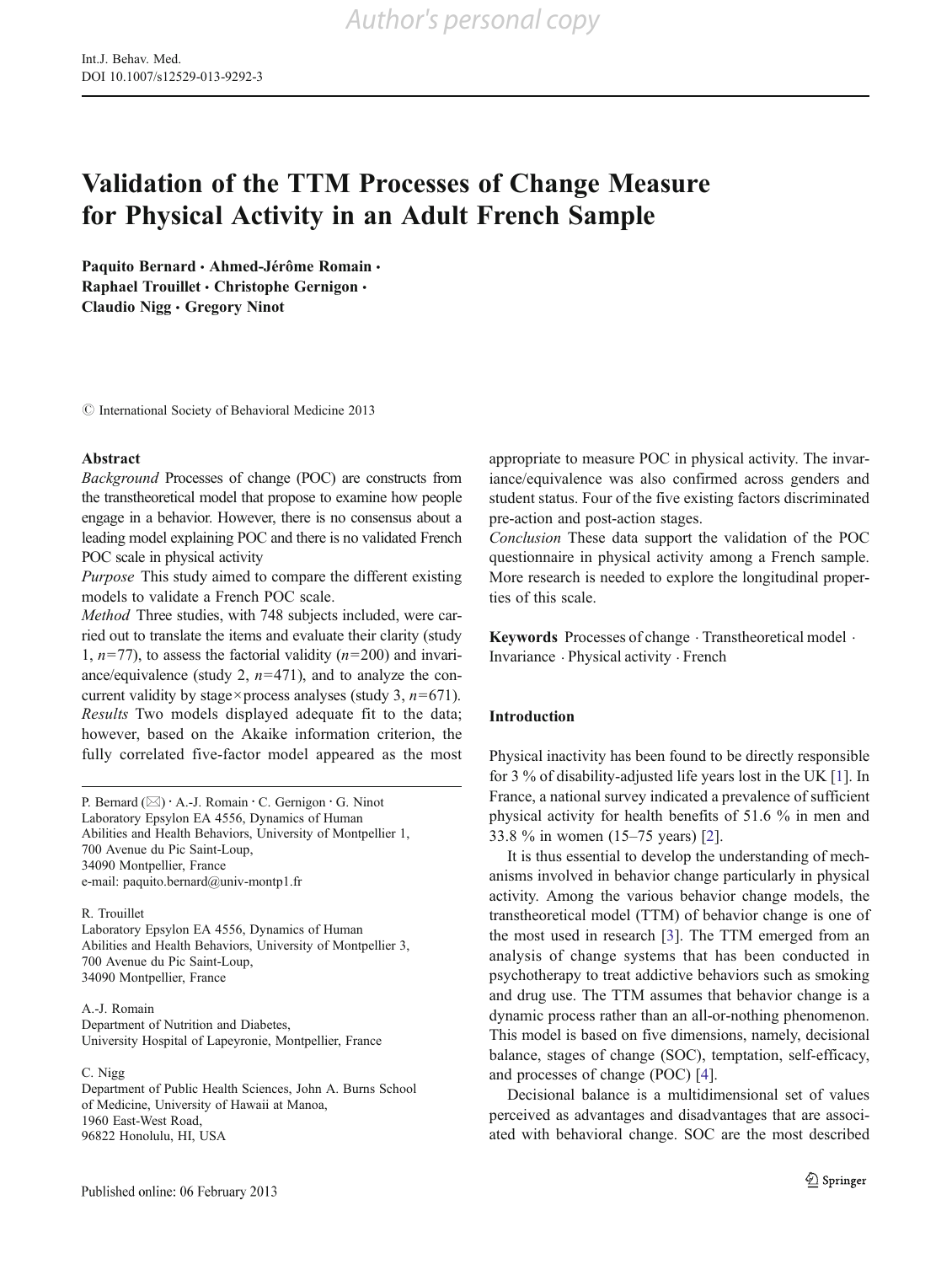dimension of the model. According to this dimension, people nonlinearly move across five different stages according to their readiness to change. These stages are (a) precontemplation (PC)—people do not intend to change in the next 6 months, (b) contemplation (C)—people intend to change in the next 6 months, (c) preparation (P)—people intend to change during the next month, (d) action (A)—people started to change their behavior within the last 6 months, and (e) maintenance (M) when people are engaged in a behavior for more than 6 months. Temptation describes urges to engage in a specific habit in the midst of difficult situations. Self-efficacy refers to the people's judgments of their capabilities to organize and execute courses of action required to attain designated types of performances [\[5\]](#page-9-0). The POC are strategies that individuals use to alter their experiences and environment.

The POC include five experiential and five behavioral strategies that people use to move from precontemplation to maintenance. The experiential processes are defined as follows: consciousness-raising (individual seeks new information to gain understanding and feedback about the problem); dramatic relief (affective aspects of change, involving emotional experiences related to the problem behavior); self-reevaluation (emotions and views that the person has of himself/herself in relation to the behavior); environmental reevaluation (how the problem affects the physical and social environments); social liberation (awareness and acceptance by the individual of alternative behavior leading to healthier lifestyles in society). The behavioral processes are conceptualized as: counterconditioning (substitution of alternative behaviors for the problem behavior); helping relationships(support of caring others while attempting to change the problem behavior); reinforcement management (changing the contingencies that control or maintain the problem behavior); self-liberation (choice and commitment to change the problem behavior); stimulus control (control of situations and other causes that trigger the problem behavior).

Initially, the POC scale was specifically developed and validated in English for the physical activity domain with 40 items [\[6](#page-9-0)]. This scale was then modified to obtain a 30-item version [\[7\]](#page-9-0). Several researchers tested the validity of the POC scale as used to measure the POC in physical activity with different populations: African American adults [\[8](#page-9-0)], older adults [\[9](#page-9-0)], adolescents [[10\]](#page-9-0), and college students [[11](#page-9-0)]. None of them found a similarly underlying model. The physical activity POC questionnaire was developed in different languages: Finnish [[12](#page-9-0)], Iranian [\[13\]](#page-9-0), Korean [[14](#page-9-0)], and German [\[15\]](#page-9-0). To date, no validation in French has been developed.

In a systematic review of TTM in the physical activity domain, Spencer et al. concluded that most TTM scales are valid but that more research is needed to refine these measures [\[16](#page-9-0)]. Empirical evidence demonstrated the validity of physical activity SOC [[17\]](#page-9-0).

Empirical evidence demonstrated the validity of the SOC measure related to physical activity [[17](#page-9-0)]. However, the measurement model of POC and their underlying structures is still in debate and there is a need to find a more consensual measurement model of the POC by computing the five alternative measurement models reported in the literature. [\[18](#page-9-0)].

The current study aimed to examine the psychometric properties of the French version of the POC questionnaire related to physical activity. In particular, the aims were (1) to evaluate the factorial validity, in which we compared the fit of competitive models for several versions of the POC models, (2) to test the structure and scaling metrics equivalence/invariance across genders and student status for identified model, and (3) to explore the concurrent validity, which was done by examining potential increases in POC with higher stages.

# Study 1

The purposes of study 1 were to translate POC questionnaires into French and then evaluate the clarity of the items within adults.

## Method

## Construction of a Preliminary Version

An ad hoc committee was specifically set up for this purpose. This committee included researchers specialized in physical activity motivation, adapted physical educator, and bilingual people. A preliminary pool of 46 items was created by translating items from Marcus et al. (16 items) and Nigg et al. (28 items) [\[6](#page-9-0), [7\]](#page-9-0) POC questionnaires on the basis of consensual agreement. We also added two new items (in the social liberation and stimulus control dimensions, respectively).

## Participants

This study was carried out among psychology students and administrative staff of the University of Montpellier in southern France. The preliminary version of the questionnaire was addressed to 77 participants (35 females)

## Procedure

Participants were asked to rate, on a five-point Likert-type scale, how understandable was each item (1=not at all understandable, 5=totally understandable). The order of items was randomized to minimize the response bias of items with their hypothesized construct in the tested version.

## Data Analyses

Item/scale descriptive statistics were obtained using SPSS 16.0. Items with a score below 4 were deemed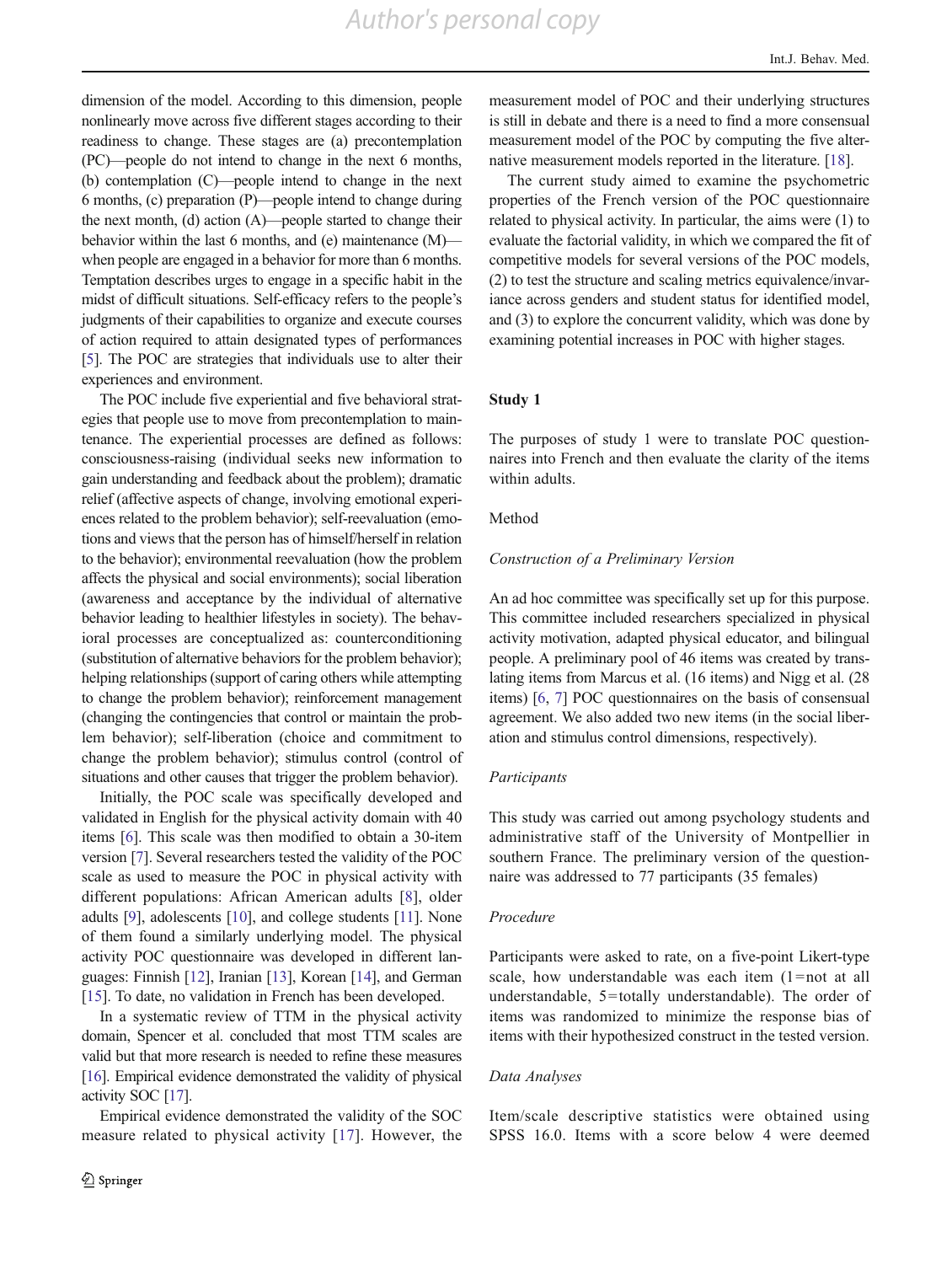<span id="page-4-0"></span>unclear, as well as items with standard deviation superior to 1.

# Results

All the subjects answered the questionnaire. After this step, 30 items were retained, 3 items per process.

# Study 2

In the current literature, different models to describe the POC involved in physical activity are available. The first to be proposed was the ten first-order factors subordinate to two correlated second-order factors [[6\]](#page-9-0) (model A). This model was firstly applied to smoking cessation [[19\]](#page-9-0). The second model was the ten fully correlated factors model [[8](#page-9-0)] (model B). The third was a model including two second-order factors and eight first-order factors [[18](#page-9-0)] (model C). In this model, the experiential self-reevaluation process is deleted and one of the behavioral factors is composed of both reinforcement management and self-liberation processes. The fourth one included nine first-order factors subordinate to two correlated second-order factors [[11\]](#page-9-0) (model D). In this model, the self-liberation process is not identified. The fifth model was the five fully correlated factors measurement model [[18](#page-9-0)] (model E). In this model, the first factor is represented by self-reevaluation, reinforcement management, and self-liberation processes. The second factor is represented by dramatic relief and environmental reevaluation processes. The other three factors are represented by counterconditioning, helping relationships, and consciousness raising separately. Selfliberation and stimulus control are absent from this model. This model supposes that behavior change is simultaneously mediated by both mixed experiential and behavioral factors.

In past research, the measurement equivalence/invariance of the factor structure and factor loadings in subgroups showed variations across gender, age group, and ethnicity for models A, D, and E of the POC [\[11](#page-9-0), [18\]](#page-9-0). The longitudinal invariance was observed with model D among college students [\[11\]](#page-9-0). In this study, the aims were (1) to evaluate the factorial validity and (2) to test the structure and scaling metrics equivalence/invariance.

# Method

## Participants

Participants (450 women and 221 men;  $M_{\text{age}}$ =34.7 years;  $SD<sub>age</sub>=12.5$ ) were recruited by online and paper questionnaire (421 online participants). Participants were asked for voluntary participation, and the objectives of the study were explained either orally or in writing. Participants came from 74 out of 101 different local authorities in France. They responded to questions about their gender, age, weight, height, smoking behavior, social status, and level of education. In the sample, 70.6 % had a body mass index (BMI) between 18.5 and  $24.9 \text{ kg/m}^2$ . Of them,  $82.3 \%$  had a high school level in education. Concerning the employment status, 26.3 % were executive, 29.6 % were employees, and 29.9 % were students. A percentage of 24.9 % of the participants were smokers. Participants were classified according to their SOC: of the sample, 5.7 % was in precontemplation (PC), 8.2 % in contemplation (C), 11.9 % in preparation (P), 4.6 % in action (A), and 69.4 % in maintenance (M). Other

Table 1 Demographic characteristics

| Characteristic                 | Sample $(n=671)$ |                            |  |  |  |
|--------------------------------|------------------|----------------------------|--|--|--|
|                                | Mean (SD)        | Frequency $(\% )$          |  |  |  |
| Age (years)                    | 34.7 (12.5)      |                            |  |  |  |
| BMI $(kg/m2)$                  | 22.6(4.5)        |                            |  |  |  |
| $0( \leq 17.9)$                |                  | 7.9 % $(n=53)$             |  |  |  |
| $1(18.0-24.9)$                 |                  | 70.6 $\frac{9}{6}$ (n=474) |  |  |  |
| $2(25.0-29.9)$                 |                  | 15.9 % $(n=107)$           |  |  |  |
| 3 (230)                        |                  | 5.6 % $(n=37)$             |  |  |  |
| Gender                         |                  |                            |  |  |  |
| Male                           |                  | 32.9 % $(n=220)$           |  |  |  |
| Female                         |                  | 67.1 % $(n=451)$           |  |  |  |
| Education $(\% )$              |                  |                            |  |  |  |
| No education                   |                  | 1.5 % $(n=10)$             |  |  |  |
| Low-level vocational education |                  | 1.5 % $(n=10)$             |  |  |  |
| Secondary school               |                  | 2.7 % $(n=18)$             |  |  |  |
| High school                    |                  | 11.2 % $(n=75)$            |  |  |  |
| College degree or higher       |                  | 82.3 % $(n=526)$           |  |  |  |
| Missing values                 |                  | 5.0 % $(n=32)$             |  |  |  |
| Exercise stage of change       |                  |                            |  |  |  |
| Precontemplation               |                  | 5.7 % $(n=39)$             |  |  |  |
| Contemplation                  |                  | 8.2 % $(n=55)$             |  |  |  |
| Preparation                    |                  | 11.9 % $(n=80)$            |  |  |  |
| Action                         |                  | 4.6 % $(n=31)$             |  |  |  |
| Maintenance                    |                  | 69.4 % $(n=466)$           |  |  |  |
| Social status                  |                  |                            |  |  |  |
| Executive                      |                  | 26.8 % $(n=180)$           |  |  |  |
| Employee                       |                  | 29.6 % $(n=199)$           |  |  |  |
| Manual worker                  |                  | 1.8 % $(n=12)$             |  |  |  |
| Unemployed                     |                  | 3.3 % $(n=22)$             |  |  |  |
| Student                        |                  | 29.9 % $(n=201)$           |  |  |  |
| Other                          |                  | 8.5 % $(n=57)$             |  |  |  |
| Smoker                         |                  | 24.9 % $(n=167)$           |  |  |  |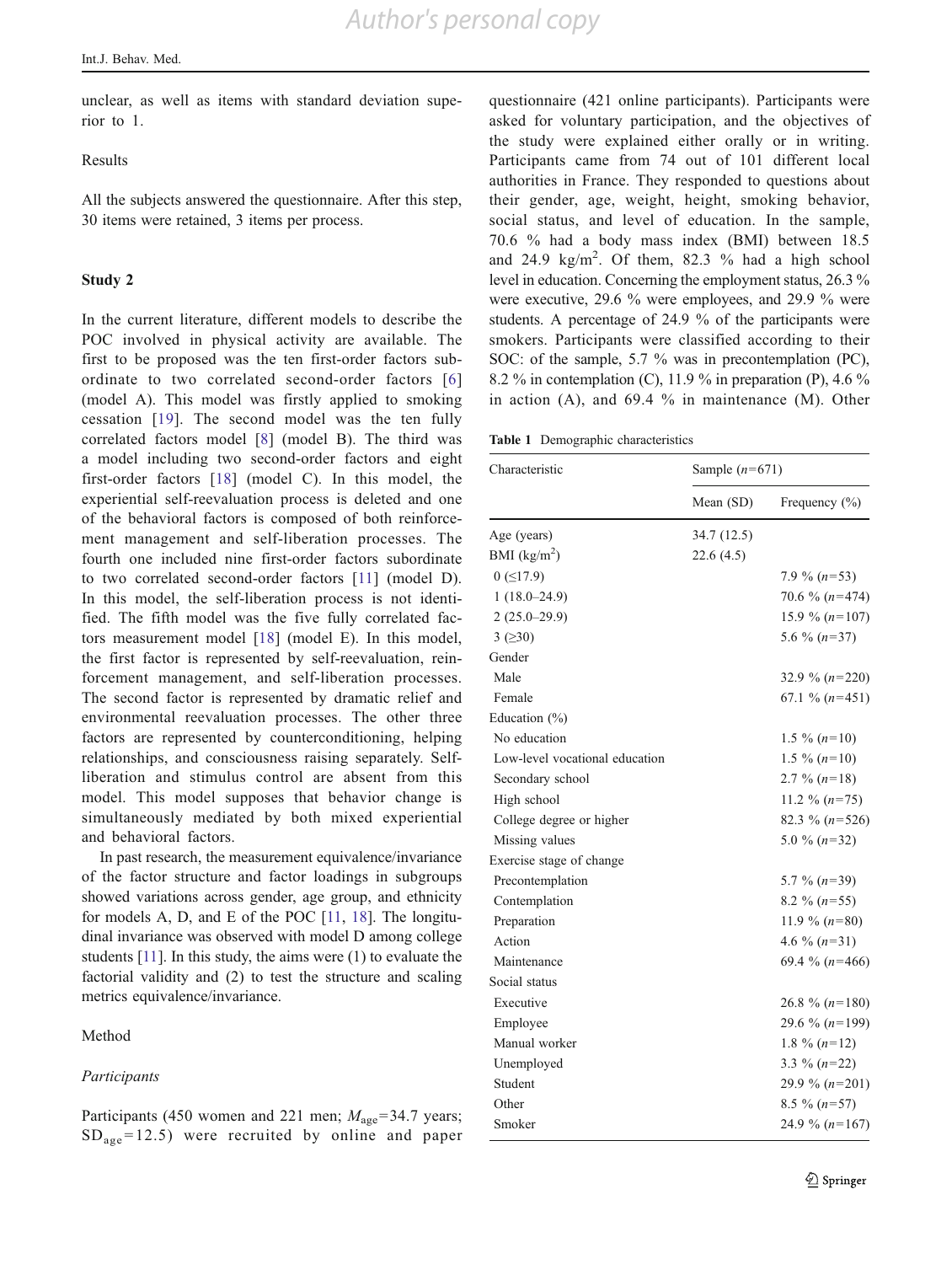<span id="page-5-0"></span>participants' characteristics are described in Table [1.](#page-4-0) The data were randomly split into two subgroups: subgroup 1 ( $n=200$ ) (1) and subgroup 2  $(n=471)$  (2), respectively.

# Procedures

Data were collected either online or with paper and pencil over March and April 2010. Calls for participation in this research were advertised through posters that were displayed across the campus of the university (for paper-and-pencil form), as well as on the website of the university and several free-access web forums (for the online form). Participants were informed about the purpose of the survey, the content coverage, and the confidentiality of their answers to the questionnaires.

The merging data obtained through Internet and paperand-pencil data administration is legitimate [[20\]](#page-10-0) and showed no differences in the recruited population [[21\]](#page-10-0).

# Measure

The scale resulting from study 1 (30 items) was used to evaluate POC in physical activity. Participants responded to each item using a five-point Likert scale (1=never, 5=repeatedly).

## Data Analyses

Structural equation modeling methods were adopted to perform confirmatory factor analyses (CFA). CFA were performed with AMOS 18.0 under maximum likelihood robust estimation to examine the goodness of fit of the different models. Before acceptance of the final model, we allowed for improvements and modifications to the model in the form of error covariances.

# Model Testing and Factorial Validity

The goodness of fit of the models was evaluated using the following criteria on goodness-of-fit indices:  $\chi^2/df < 3.00$ , comparative fit index (CFI)≥0.90, root mean square error of approximation (RMSEA)≤0.08 [[22\]](#page-10-0), standardized root mean square residual (SRMR)≤0.08 [\[23](#page-10-0)].

The  $\chi^2$  statistic was used to assess the absolute fit of the model to the data. The  $\chi^2$  was too sensitive to the sample size; therefore, the CFI and the SRMR were also used to judge model fit [\[24\]](#page-10-0) because it results in lower probabilities of type I and type II errors when compared to the RMSEA and in sample sizes  $\leq$ 250 [[23](#page-10-0)]. The Akaike information criterion (AIC) adjusts the  $\chi^2$  statistic to account for model complexity and has been recommended for comparisons between non-nested models. The model with the lowest AIC value is preferred [\[25](#page-10-0)]. Cronbach's coefficient alphas were also calculated for all the subscales. The items were considered to represent an acceptable level of internal consistency if the Cronbach's alpha value was more than 0.70 and good level if it was above 0.80 [\[26\]](#page-10-0).

#### Measurement Invariance

We measured the invariance across genders (male/female) and student status (student/nonstudent). We followed the procedure advocated by Bentler et al. [\[22](#page-10-0)]. We tested a measurement invariance analysis encompassing a series of hierarchically ordered steps that began with the establishment of a baseline model for each group, followed by tests for increasingly more stringent levels of constrained equivalence across group differences: (a) for configural invariance, no equality constraints were imposed on the parameters across the two groups; (b) for metric invariance, we constrained factor loadings to be equal while factor variances, error variances, and covariances parameters were free to vary between the two samples; and (c) for scalar invariance, we constrained factor loadings and intercepts to be equal across the two groups. As recommended by Cheung and Rensvold [\[27\]](#page-10-0), the RMSEA  $( $0.05$ ), which is$ not affected by model complexity and which is not sensitive to sample size, was used for indicating the configural model fit. These authors also suggested that  $\Delta$ CFI (<0.01) is a good indication of support of measurement invariance. One of the advantages of  $\Delta$ CFI over the  $\Delta \chi^2$  is that it is not as strongly affected by sample size.

| $\gamma^2$ | df  | $\chi^2/df$ | <b>CFI</b> | <b>SRMR</b> | <b>RMSEA</b> | 90 % CI         | AIC   |
|------------|-----|-------------|------------|-------------|--------------|-----------------|-------|
| 653.46     | 190 | 3.4         | 0.92       | 0.0564      | 0.060        | $0.055 - 0.065$ | 779   |
| 985.25     | 307 | 3.2         | 0.89       | 0.0626      | 0.057        | $0.053 - 0.061$ | 1,127 |
| 1,155.17   | 306 | 3.77        | 0.86       | 0.0661      | 0.064        | $0.060 - 0.068$ | 1,299 |
| 1,126.68   | 371 | 3.03        | 0.90       | 0.0581      | 0.055        | $0.051 - 0.059$ | 1,314 |
| .295.34    | 360 | 3.59        | 0.87       | 0.0610      | 0.062        | $0.059 - 0.066$ | 1,505 |
|            |     |             |            |             |              |                 |       |

Table 2 Fit indices for the five competing models

 $\chi^2$  chi-square, df degrees of freedom, CFI comparative fit index, RMSEA root mean square error of approximation, 90 % CI RMSEA's 90 % confidence interval, AIC Akaike information criterion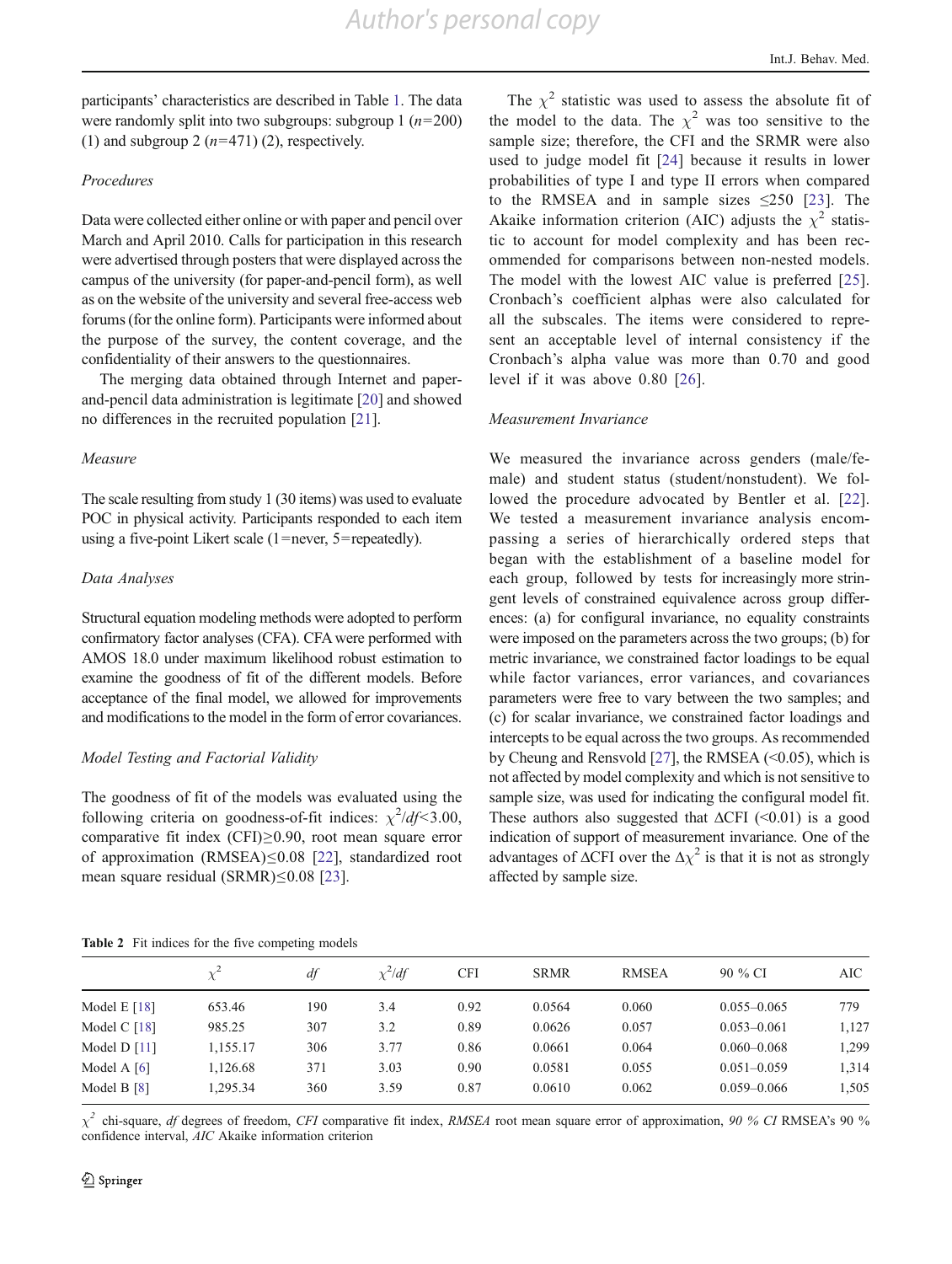# Results

# Factorial Validity

The fit indexes of the compared models are displayed in Table [2](#page-5-0). Only models A and E showed moderate fit indices with the data. Characteristics of the ten firstorder factors model (model A) are as follows:  $\chi^2$ = 1,126.68,  $\chi^2/df = 3.03$ , CFI=0.86, RMSEA=0.055, 90 %  $CI=0.051-0.059$ ,  $SRMR=0.0581$ ,  $AIC=1,314$ , whereas characteristics of the five-factor measurement model (model E) are as follows:  $\chi^2 = 653.46$ ,  $\chi^2/df = 3.4$ , CFI=0.92, RMSEA=0.060, 90 % CI=0.055–0.065, SRMR=0.0564, AIC=779. The proportion of missing item responses for each scale ranged from 0 to 2 %. Two items respectively relevant to dramatic relief ("I get upset when I realize that people I love would have better health if they exercised") and environmental reevaluation ("I think that my exercising regularly will prevent me from being a burden to the healthcare system") processes were deleted. These items had unacceptable factor loadings.

Because of its lowest AIC value, model E offered the best fit to the data. Correlations and factors loadings of model E are presented in Fig. 1. Coefficient alphas were 0.86 for SRF factor, 0.70 for DE, 0.73 for CC, 0.75 for CR, and 0.82 for HR, thus revealing acceptable to good internal consistency for all the subscales.

The results showed that the configural invariance models fitted with the data reasonably well for gender and student, respectively, RMSEA=0.042, 90 % CI=0.039–0.046, CFI= 0.923 and RMSEA=0.045, 90 % CI=0.041–0.049, CFI= 0.915 (other fit indices are reported in Table [3](#page-7-0)). The constrained models showed acceptable model fit: RMSEA= 0.042, 90 % CI=0.038–0.046, CFI=0.922 and RMSEA= 0.044, 90 % CI=0.040–0.048, CFI=0.914 (other fit indices are reported in Table [3\)](#page-7-0). The changes in fit indices between the configural and metric invariant model were not significant:  $\Delta$ CFI=0.001 either for gender and student status. The fit indices for scalar invariance were RMSEA=0.042, 90 % CI=0.038–0.046, CFI=0.921 and RMSEA=0.043, 90 % CI= 0.040–0.047, CFI=0.911 (for the other fit indices, see Table [3\)](#page-7-0). The changes in fit indices between the metric and the scalar invariance model were not significant,  $\Delta$ CFI=0.001 and  $\Delta$ CFI=0.003, which suggests that scalar invariance can be established across gender and student groups.

## Discussion

These results, obtained from a national sample of French participants, mainly support the factorial validity of the fully correlated five-factor model (model E) which displayed better fit indices than the other models. Nevertheless, these indices reflected a moderate fit of the data to this model.



Fig. 1 Five-factor measurement model of the POC (model E). Factor 1 (SRF) is represented by nine items from the constructs of self-reevaluation (items 4, 8, and 12), reinforcement management (items 7, 15, and 21), and self-liberation (items 8, 16, and 22). Four items represent factor 2 (DE) from dramatic relief (items 2 and 10) and environmental

reevaluation (items 3 and 11). Factors 3 to 5 are represented by threeitem indicators each for counterconditioning (CC) (items 5, 13, and 19), helping relationships (HR) (items 6, 14, and 20), and consciousness raising (CR) (items 1, 9, and 17)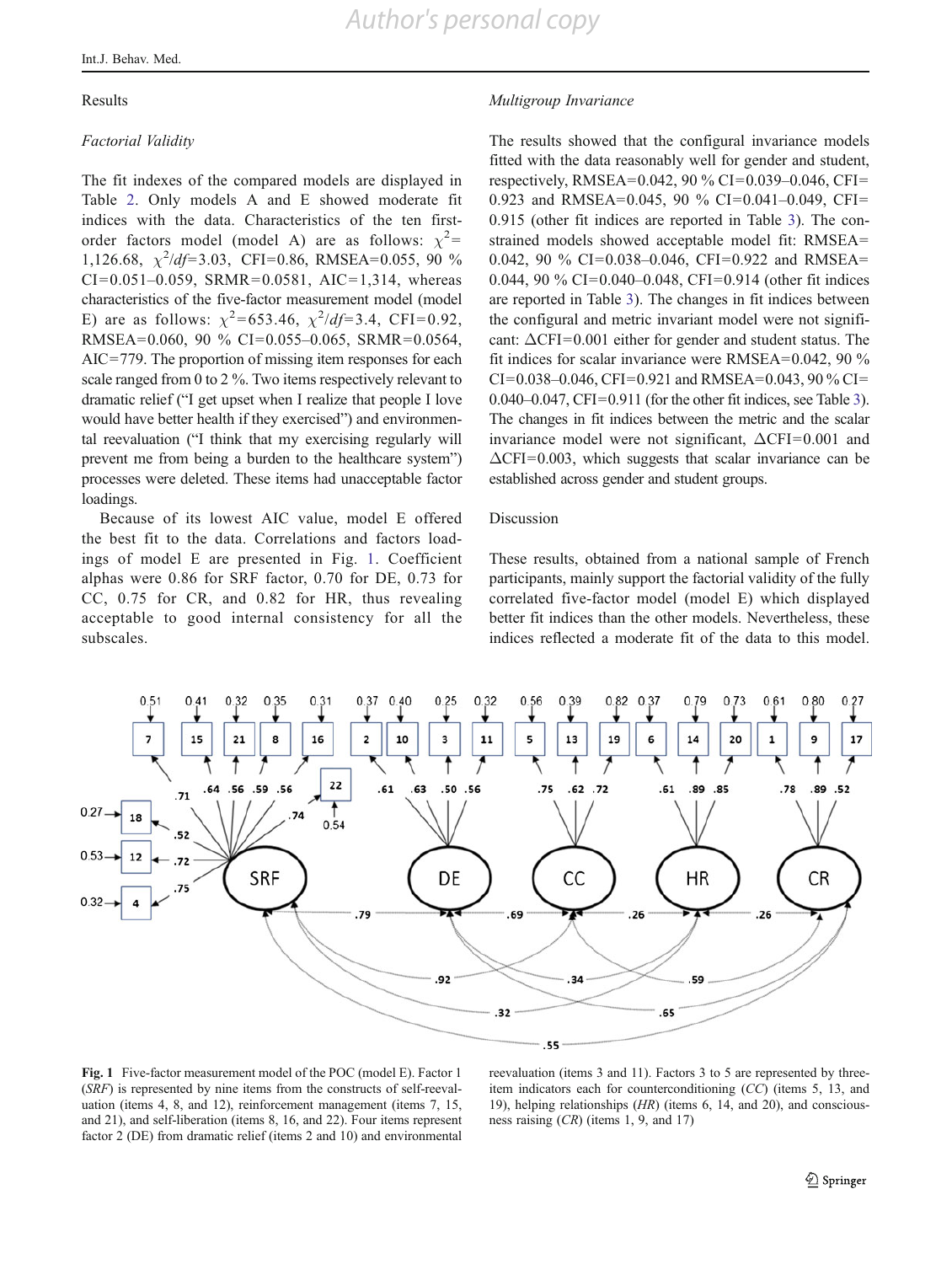# *Author's personal copy*

<span id="page-7-0"></span>

|  |  |  |  |  | Table 3 Model fit of change processes and measurement equivalence invariance across groups according to participant characteristics |
|--|--|--|--|--|-------------------------------------------------------------------------------------------------------------------------------------|
|--|--|--|--|--|-------------------------------------------------------------------------------------------------------------------------------------|

|                | Model          | <b>CFI</b> | <b>SRMR</b> | <b>RMSEA (90 % CI)</b> | $\triangle CFI$ | $\chi^2$  | df  | $\Delta \chi^2$ | $\Delta df$ |
|----------------|----------------|------------|-------------|------------------------|-----------------|-----------|-----|-----------------|-------------|
| Gender         | M1             | 0.923      | 0.0655      | $0.043(0.040-0.047)$   |                 | 861.595   | 381 |                 |             |
|                | M <sub>2</sub> | 0.923      | 0.0670      | $0.042(0.039-0.046)$   | 0.000           | 874.816   | 398 | 13.221          | 17          |
|                | M <sub>3</sub> | 0.922      | 0.0696      | $0.042(0.038 - 0.046)$ | 0.001           | 895.801   | 413 | 20.985          | 15          |
|                | M4             | 0.921      | 0.0707      | $0.041(0.037-0.044)$   | 0.001           | 934.365   | 443 | 38.564          | 30          |
| Student status | M1             | 0.918      | 0.0708      | $0.045(0.041-0.049)$   |                 | 895.906   | 381 |                 |             |
|                | M2             | 0.915      | 0.0719      | $0.045(0.041-0.049)$   | 0.003           | 935.010   | 398 | 39.104          | 17          |
|                | M <sub>3</sub> | 0.914      | 0.0759      | $0.044(0.040-0.048)$   | 0.001           | 951.454   | 413 | 16.444          | 15          |
|                | M4             | 0.911      | 0.0770      | $0.043(0.040-0.047)$   | 0.003           | 1,000.314 | 443 | 48.86           | 30          |

M1 initial model, M2 configural invariance, M3 metric invariance, M4 scalar invariance,  $\chi^2$  chi-square test statistic, CI confidence interval, CFI comparative fit index, RSMEA root mean square error of approximation, SRMR standardized root mean square residual,  $\Delta \chi^2$ ,  $\Delta df$ , and  $\Delta CFI$  the differences between each alternative model

Model A could also be acceptable, but the AIC criteria suggested to prefer model E.

This study is the first one to compare the whole set of structures potentially underlying POC scales proposed in the literature. This result concurs the sense of the model described by Paxton et al. [\[18\]](#page-9-0), showing that behavior adoption is simultaneously led by both experiential and behavioral processes because the factors from this model consisted of both processes. The factor SRF is composed of two behavioral processes and one experiential process. The second factor DE is composed of two experiential processes, the third and fourth factors are behavioral, and the fifth factor is an experiential process.

The identification of a more parsimonious model has several consequences on initial TTM. The totality of ten processes and their structure were not used or identified in TTM when applied to physical activity. Indeed, Nigg et al. [\[28\]](#page-10-0) underline that cessation (e.g., addictive behaviors) or adoption (e.g., physical activity) of a behavior lead to different consequences in terms of intentions and POC. Prochaska et al. [\[4](#page-9-0)] suggested that the frequency of behavior (e.g., yearly cancer screening, alcohol dependence) could influence the number of processes required in stage progression [[4\]](#page-9-0). Thus, it is important to recognize that TTM constructs are not directly generalizable to PA.

The construction of model E could explain the high correlation obtained between the SRF factor and the CC in our sample. This finding could be argued because the SRF combined self-reevaluation, which is an experiential process, with items from self-liberation and reinforcement management, which are each behavioral processes. After the creation of the five-factor fully correlated model, the authors highlight that the five-factor scale was positively correlated with the original behavioral  $[r \text{ (range)}=0.54-0.81]$  and experiential  $[r \text{ }$  $(range)=0.40-0.82$ ] processes [\[18](#page-9-0)]. Except for this relationship, our results ranged from  $r=0.26$  to 0.76 which provide evidence about the validity of each factor separately.

The final questionnaire includes 22 items and obtains a good internal consistency. Cronbach's alpha were 0.86, 0.70, 0.73, 0.75, and 0.82 for SRF, DE, CC, CR, and HR, respectively, similar to those obtained by Paxton et al. which were 0.88, 0.72, 0.82, 0.77, and 0.80 [[18\]](#page-9-0).

Evidence supported the measurement invariance of the factor structure and factor loadings in subgroups of the sample characterized according to their gender and student status. Item means and items errors were also invariant between gender and status. The equivalence of factor structure and factor loadings indicates that scores from the scales can be interpreted as having similar meaning among French adults regardless of their gender and student status [[29\]](#page-10-0). Our results corroborate previous research showing that the five-factor measurement model seems to be invariant between genders, age groups, or ethnicities [\[18](#page-9-0)].

#### Study 3

In the original TTM, Prochaska et al. [\[30](#page-10-0)] supposed that the individuals were more likely to apply experiential processes to progress through early stages (PC, C, and P), while behavioral processes should be more often used to move toward post-action stage (A and M). However, these relationships had a limited empirical evidence for physical activity [[31\]](#page-10-0). The pattern of change for POC appeared to differ in longitudinal and cross-sectional studies. The results showed that both experiential and behavioral processes are used in stage progression [[11](#page-9-0), [15,](#page-9-0) [32](#page-10-0)].

# Method

#### Participants

The whole sample (described in Table [1\)](#page-4-0) was used to test the hypothesis according to which people should display higher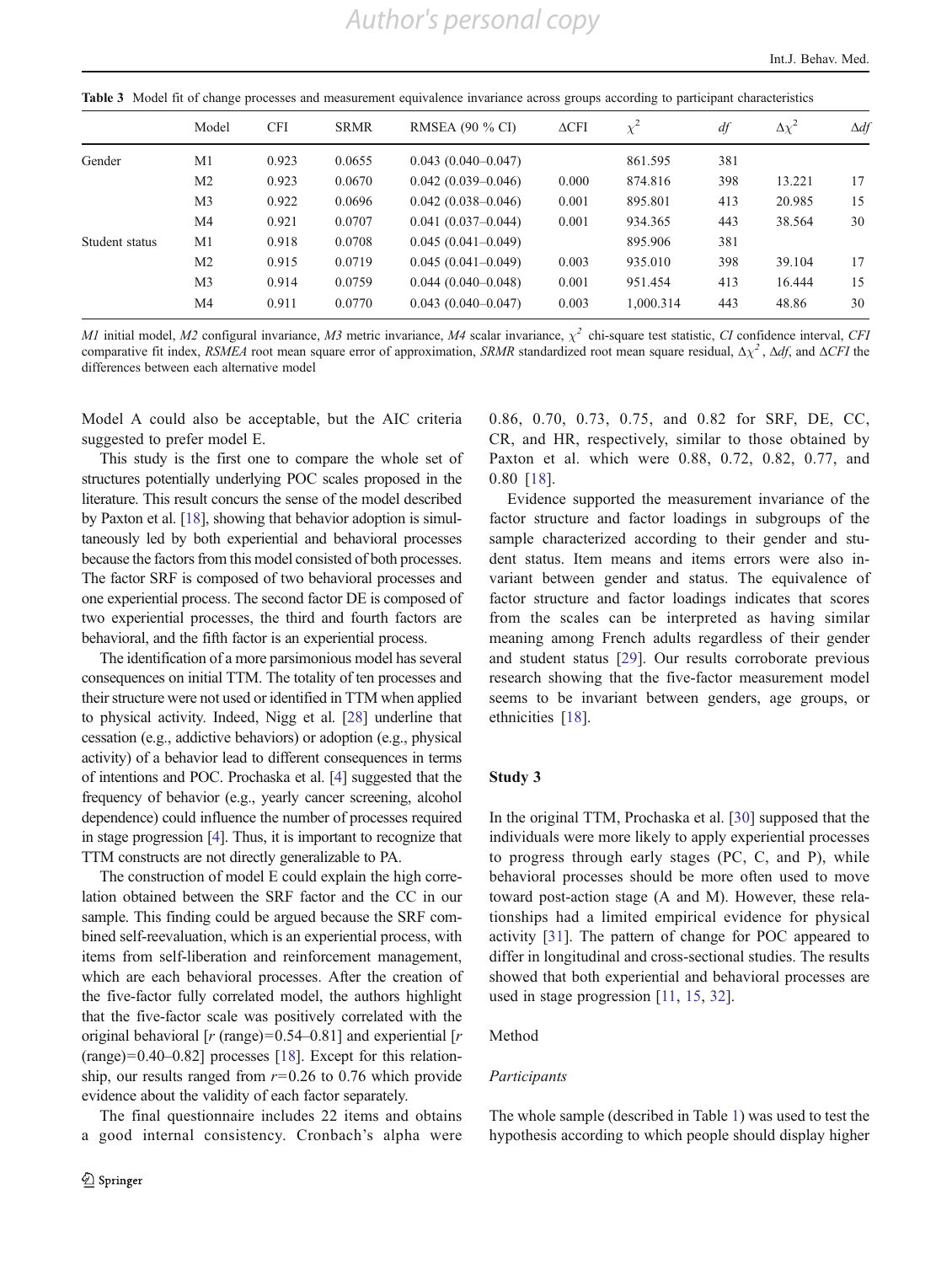POC scores as they belong to higher stages of behavior change.

# Procedure and Measure

The POC resulting from study 2 was used to explore concurrent validity. To assess the SOC, we used the French version of the algorithm of Marcus et al. [\[32](#page-10-0)] that was validated by Gourlan [\[33](#page-10-0)] and that was then used by Romain et al. [[34\]](#page-10-0). Four questions designed to assess current stage of exercise behavior were administered to all subjects, each with a yes/no response format. For the stage algorithm, regular physical activity (consistent with French Public Health Guidelines) [\[35](#page-10-0)] was defined as undertaking moderate physical activity during 30 min and/or vigorous physical activity 20 min, three times a week.

# Data Analyses

A multivariate analysis of variance (MANOVA) was performed on the whole dimension of the POC questionnaire to analyze the overall variations across SOC. One-way analyses of variance (ANOVAs) were then performed on each process of the selected model. When the ANOVA revealed a significant effect, Tukey's honestly significant difference (HSD) post hoc test was then performed to locate the differences in POC according to the SOC. Post hoc tests were considered as significant with p values below 0.05. The partial  $\eta^2$  was used to give the explained variance. The effect size was also assessed with Cohen's  $f^2$ , and by convention,  $f^2$  values of 0.02, 0.15, and 0.35 were respectively considered as small, medium, and large effect sizes [\[36](#page-10-0)]. Because of the low number of participants in the precontemplation and action stages, these two stages were combined with contemplation and maintenance, respectively. Further analyses were based on the two combined stages and the preparation stage.

#### Results

The MANOVA revealed a significant interaction between stage and POC variables (Wilks'  $\lambda$ =0.746,  $F(10,386)$ =6.07,  $p<0.001$ ). Table 4 shows the mean scores and summarizes the univariate ANOVAs and Tukey's HSD follow-up tests by stage of change for each of the POC. In relation to the POC, significant effects of stage were found for all processes except for helping relationships.

The concurrent validation examined the discriminant ability of the POC across the stage (PC/C, P, and A/M). The results showed no difference across SOC for the HR process, whereas SRF, CC, DE, and CR discriminated some stages. The HR processes may not help in progressing PA stage. A second potential explanation for this unexpected result could be explained by the collapsing of stages (PC and C; A and M) which reduces the potential for detecting differences. Besides, HR was higher in M stage than other stages in cross-sectional studies [[8,](#page-9-0) [37,](#page-10-0) [38](#page-10-0)]. In longitudinal study, a decrease in HR was less likely only in people who maintained their physical activity level [[39\]](#page-10-0).

Evidence suggested that three processes, namely, SRF, DE, and CR, delineated the mean differences across pre-action and post-action stages. For SRF and DE, the results are in accordance with a previous prospective study that used a POC measure based on a five-factor model [\[39\]](#page-10-0). The SRF process combines self-reevaluation (experiential process), selfliberation, and reinforcement management (behavioral processes). Thus, an increase of SRF across SOC suggests that people use both experiential and behavioral processes to change their behavior [\[6](#page-9-0), [40\]](#page-10-0). Furthermore, an increase in SRF was also found among adults who stayed active, partially active, or became active [\[39](#page-10-0)]. DE (dramatic relief and environmental reevaluation) processes were less likely to decline in people who became physically active [[37](#page-10-0)].

The CC process was the only process to significantly increase across stages from PC/C to P to A/M. A similar pattern was identified in the initial POC validation study [[6\]](#page-9-0), as well as in previous studies conducted in healthy adults

|            | PC/C       |            | M/A        | <b>HSD</b>            | $P$ value | Partial $n^2$ |       | Observed power |  |
|------------|------------|------------|------------|-----------------------|-----------|---------------|-------|----------------|--|
| <b>SRF</b> | 3.24(0.91) | 3.63(0.51) | 4.12(0.66) | $PC/C$ , $P \leq M/A$ | < 0.001   | 0.18          | 0.22  | 0.99           |  |
| DE         | 2.80(0.91) | 3.08(0.60) | 3.38(0.89) | $PC/C$ , $P \leq M/A$ | 0.004     | 0.05          | 0.052 | 0.85           |  |
| CR         | 1.84(0.74) | 2.11(0.72) | 2.75(0.96) | $PC/C$ , $P < M/A$    | < 0.001   | 0.13          | 0.15  | 0.99           |  |
| <b>HR</b>  | 2.51(1.15) | 2.98(0.91) | 2.86(1.06) | ns                    | 0.21      | 0.01          | 0.015 | 0.33           |  |
| CC         | 2.32(0.85) | 3.08(0.80) | 3.62(0.95) | PC/C < P < M/A        | < 0.001   | 0.19          | 0.23  | 0.99           |  |
|            |            |            |            |                       |           |               |       |                |  |

Table 4 Mean scores and standard deviation and Tukey's results by stage of change for POC across stage of change

PC precontemplation, C contemplation, P preparation, A action, M maintenance, SRF self-reevaluation, reinforcement management, and selfliberation, DE dramatic relief and environmental reevaluation, CC counterconditioning, HR helping relationships, CR consciousness raising, HSD honestly significant difference, *ns* not significant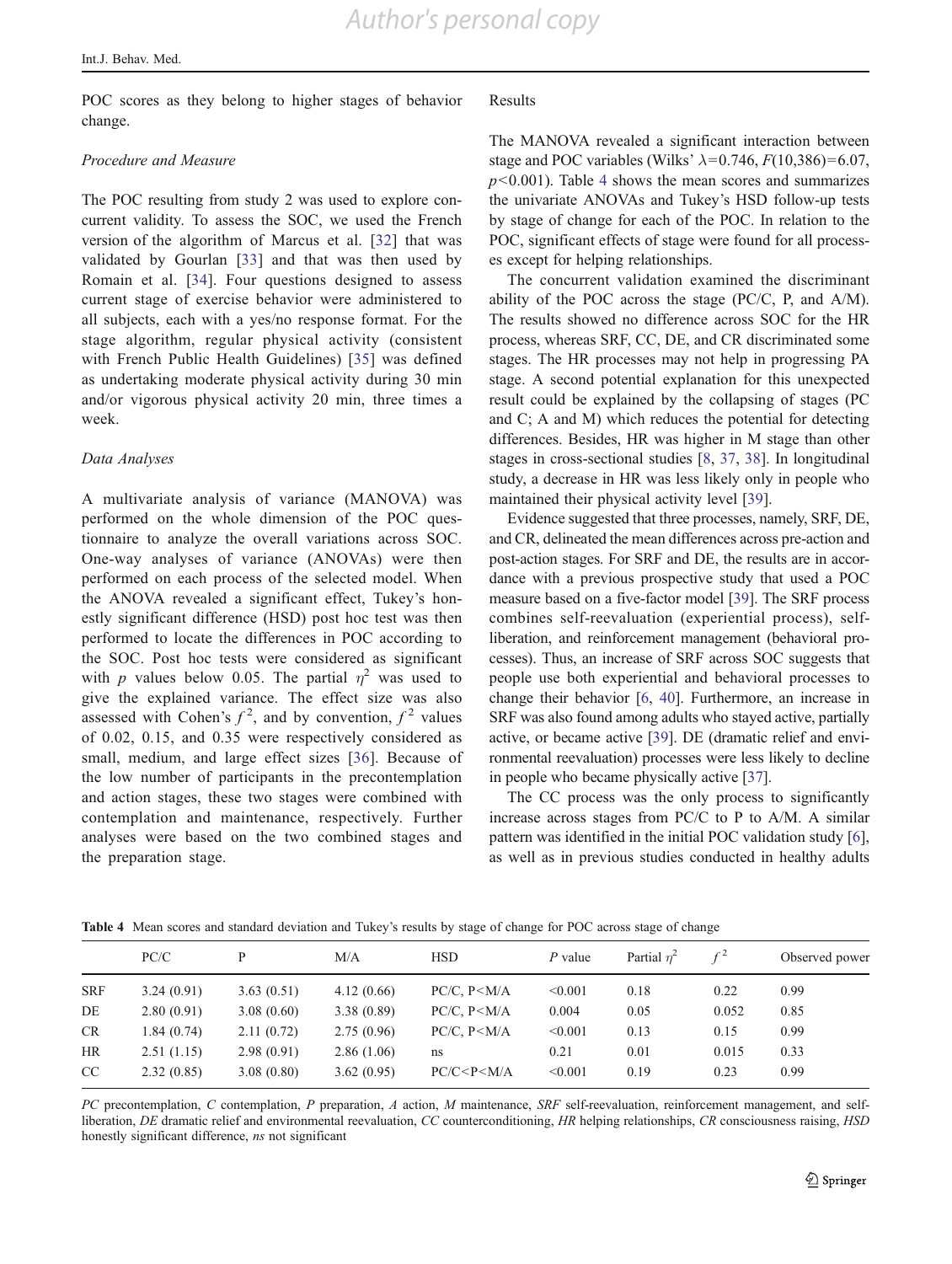<span id="page-9-0"></span>[\[37](#page-10-0), [41\]](#page-10-0). However, opposite results were found in people with chronic disease [[38,](#page-10-0) [42](#page-10-0)].

Conflicts of Interest The authors declare no conflicts of interest.

# General Discussion

The purposes of the present research were to compare available structural models supposed to underline POC and to develop and validate a French version of questionnaire measuring POC in physical activity settings. Compared to the tenfactor correlated model or ten, nine, or eight first-order factors subordinate to two second-order factors different models, the five fully correlated factors model was found to better account for the factorial structure of the POC, which is consistent with research conducted by Paxton et al. and Dishman et al. [18, [39\]](#page-10-0). The POC questionnaire is provided in Appendix 1.

Several limitations to this research need to be addressed. First, the cross-sectional design that was used did not enable the observation of progression in SOC. Multigroup invariance was not tested across a number of characteristics such as BMI, tobacco status, and age due to low sizes of specific samples. To test such multigroup invariance, a minimum of 250 subjects per group should have been necessary [[43\]](#page-10-0).

Our sample's stage distribution showed an overrepresentation of people in M in comparison with distributions observed in previous studies [\[44](#page-10-0)]. Future research should refine the French SOC algorithm. Methodological considerations showed that an algorithm with more precise definition of PA resulted in larger numbers of individuals staged in PC and C [\[45](#page-10-0)].

We conclude that this French version of the POC can provide valid assessment of TTM POC in physical activity. Specifically, the French POC questionnaire measure showed internal consistency and construct validity similar to Paxton's revised scale. Nonetheless, future research is needed to explore the longitudinal invariance and to assess the POC construct among diverse populations. The identification of a unique POC model stays a future issue. Two important ways need to be developed. First, matching the existing data could provide the possibility to compare AIC and Bayesian information criterion indices between the competing models. Second, testing the invariance of the models across different languages and cultures could promote the emergence of a unique POC model. Moreover, validating the other dimensions of the TTM (i.e., decisional balance, temptation, selfefficacy) would permit to explore the temporal sequencing of TTM constructs in longitudinal studies.

Acknowledgments We would like to thank the participants of this study for their time and valued contribution. We are also grateful to François Riou, Julie Boiché, Amandine Miglic, Yannick Stephan, and Anais Maneveau for their assistance in the data collection.

# References

- 1. Allender S, Foster C, Scarborough P, Rayner M. The burden of physical activity related ill health in the UK. J Epidemiol and Community Health. 2007;61:344–8. doi[:10.1136/jech.2006.050807](http://dx.doi.org/10.1136/jech.2006.050807).
- 2. Escalon H, Bossard C, Beck F. [Baromètres santé nutrition.] Health nutrition barometer. Saint-Denis: INPES; 2009.
- 3. Biddle S, Hagger M, Chatzisarantis N, Lippke S. Theoretical frameworks in exercise psychology. Handbook of sport psychology. 3rd ed. Hoboken: Wiley; 2007. p. 537–59.
- 4. Prochaska J, Johnson S, Lee P. The transtheoretical model behavior change. The handbook of health behavior change. 3rd ed. Berlin: Springer; 2009. p. 85–106.
- 5. Bandura A. Self-efficacy: the exercise of control. New York: W.H. Freeman and Company; 1997. p. 1–604.
- 6. Marcus B, Rossi JS, Selby VC, Niaura RS, Abrams DB. The stages and processes of exercise adoption and maintenance in a worksite sample. Health Psychol. 1992;11:386–95.
- 7. Nigg CR, Norman G, Rossi J, Benisovich SV. Processes of exercise behavior change: redeveloping the scale. Ann Behav Med. 1998; 20: S211.
- 8. Blaney C, Robbins A, Paiva C, Redding C, Rossi J, Blissmer C, et al. Validation of the TTM processes of change measure for exercise in an adult African American sample. Ann Behav Med. 2010;39:62.
- 9. Gorely T, Gordon S. An examination of the transtheoretical model and exercise behavior in older adults. J Sport & Exerc Psychol. 1995;17:321–4.
- 10. Rhodes R, Berry T, Naylor P, Bloom J. Three-step validation of exercise behavior processes of change in an adolescent sample. Measur Physic Educ and Exerc Sci. 2004;8:1–20.
- 11. Dishman R, Jackson AS, Bray MS. Validity of processes of change in physical activity among college students in the TIGER Study. Ann of Behav Med. 2010;40:164–75.
- 12. Cardinal BJ, Tuominen KJ, Rintala P. Psychometric assessment of Finnish versions of exercise-related measures of transtheoretical model constructs. Int J Behav Med. 2003;10:31–43.
- 13. Farmanbar R, Niknami S, Heydarnia A, Hajizadeh E, Lubans D. Predicting exercise behavior among Iranian college students using the transtheoretical model and structural equation modeling. Europ J Sci Res. 2009;31:355–65.
- 14. Kim Y-H. Application of the transtheoretical model to identify psychological constructs influencing exercise behavior: a questionnaire survey. Inter J Nurs Stud. 2007;44:936–44.
- 15. Kanning M. Physically active patients with coronary artery disease: a longitudinal investigation of the processes of exercise behaviour change. Brit J Health Psychol. 2010;15:583–97. doi[:10.1348/135910709X477476.](http://dx.doi.org/10.1348/135910709X477476)
- 16. Spencer L, Adams TB, Malone S, Roy L, Yost E. Applying the transtheoretical model to exercise: a systematic and comprehensive review of the literature. Health Prom Pract. 2006;7:428–43. doi[:10.1177/1524839905278900](http://dx.doi.org/10.1177/1524839905278900).
- 17. Hellsten L et al. Accumulation of behavioral validation evidence for physical activity stage of change. Health Psychol. 2008;27:43–53.
- 18. Paxton RJ, Nigg CR, Motl RW, McGee K, McCurdy D, Matthai CH, et al. Are constructs of the transtheoretical model for physical activity measured equivalently between sexes, age groups, and ethnicities? Ann Behav Med. 2008;35:308–18. doi:[10.1007/](http://dx.doi.org/10.1007/s12160-008-9035-x) [s12160-008-9035-x.](http://dx.doi.org/10.1007/s12160-008-9035-x)
- 19. Prochaska JO, Velicer WF, DiClemente CC, Fava J. Measuring processes of change: applications to the cessation of smoking. J Consult Clin Psychol. 1988;56:520–8.